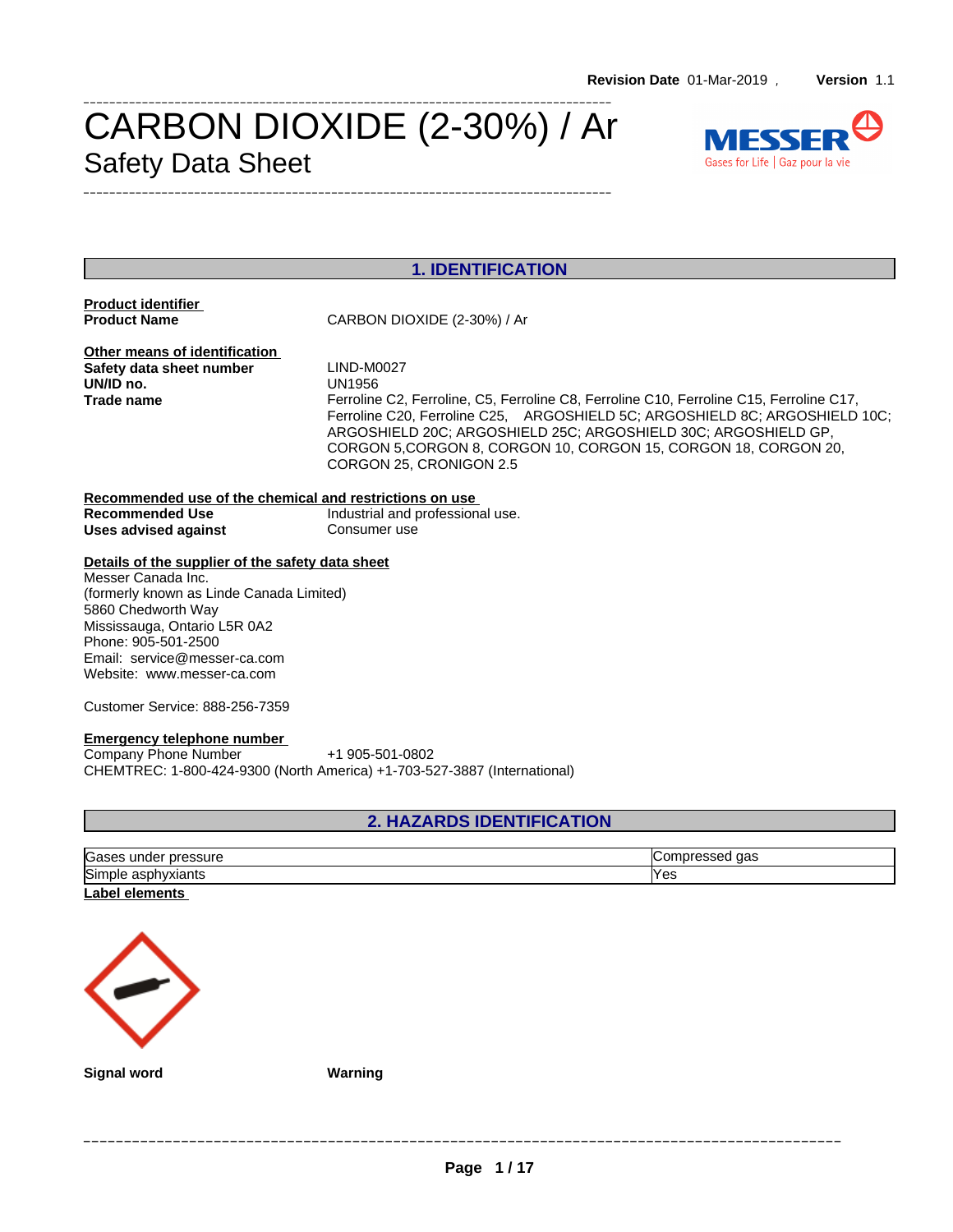#### **Hazard Statements**

Contains gas under pressure; may explode if heated May displace oxygen and cause rapid suffocation

May increase respiration and heart rate

#### **Precautionary Statements - Prevention**

Do not handle until all safety precautions have been read and understood Avoid breathing gas Use and store only outdoors or in a well ventilated place Use a backflow preventive device in piping Use only with equipment rated for cylinder pressure Close valve after each use and when empty

#### **Precautionary Statements - Response**

IF INHALED: Remove person to fresh air and keep comfortable for breathing. Get medical attention/advice.

#### **Precautionary Statements - Storage**

Protect from sunlight when ambient temperature exceeds 52°C/125°F

#### **Hazards not otherwise classified (HNOC)**

Not applicable

## **3. COMPOSITION/INFORMATION ON INGREDIENTS**

| <b>Chemical Name</b>        | CAS No.                                     | . olume º<br>%       | – Chemical <b>⊑</b><br>Formula |
|-----------------------------|---------------------------------------------|----------------------|--------------------------------|
| ARGON                       | $\sim$ $\sim$<br>-<br>7440-37- <sup>.</sup> | 100<br>$\circ$<br>ou | -                              |
| <b>DIOXIDE</b><br>ARE<br>٦N | 124-38-9                                    | ۰u                   | ◡◡▵                            |

Composition covers range of mixtures that fall within the same hazard classifications.

#### **4. FIRST AID MEASURES**

#### **Description of first aid measures**

| <b>General advice</b>                                       | Show this safety data sheet to the doctor in attendance.                                                                                                                                     |  |  |
|-------------------------------------------------------------|----------------------------------------------------------------------------------------------------------------------------------------------------------------------------------------------|--|--|
| <b>Inhalation</b>                                           | Remove to fresh air and keep comfortable for breathing. If breathing is difficult, give oxygen.<br>If breathing has stopped, give artificial respiration. Get medical attention immediately. |  |  |
| <b>Skin contact</b>                                         | None under normal use. Get medical attention if symptoms occur.                                                                                                                              |  |  |
| Eye contact                                                 | None under normal use. Get medical attention if symptoms occur.                                                                                                                              |  |  |
| Ingestion                                                   | Not an expected route of exposure.                                                                                                                                                           |  |  |
| Self-protection of the first aider                          | RESCUE PERSONNEL SHOULD BE EQUIPPED WITH SELF-CONTAINED BREATHING<br>APPARATUS.                                                                                                              |  |  |
| Most important symptoms and effects, both acute and delayed |                                                                                                                                                                                              |  |  |
| <b>Symptoms</b>                                             | Simple asphyxiant. May cause suffocation by displacing the oxygen in the air. Exposure to                                                                                                    |  |  |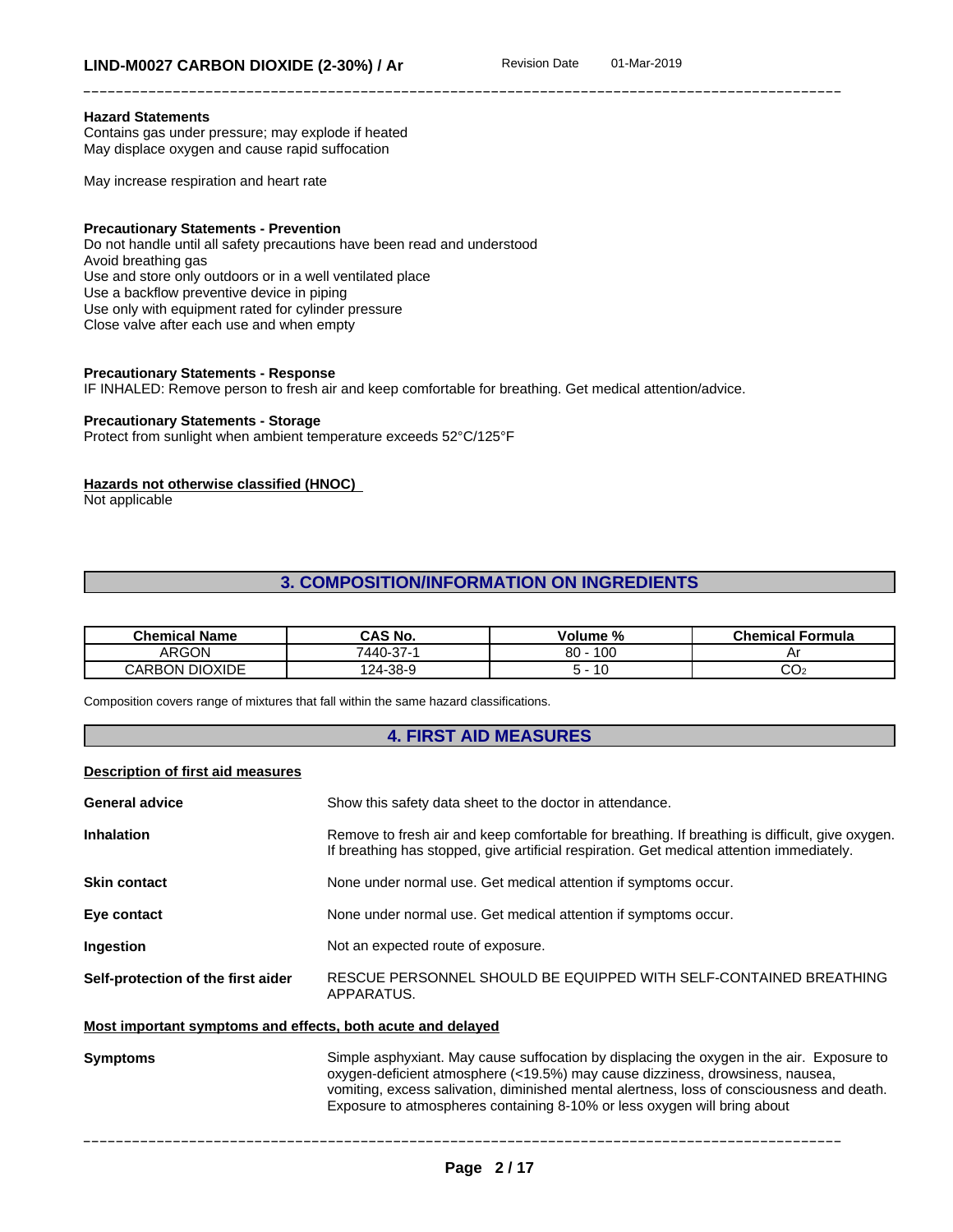unconsciousness without warning and so quickly that the individuals cannot help or protect themselves. Lack of sufficient oxygen may cause serious injury or death. Depending on concentration and duration of exposure to carbon dioxide may cause increased respirations, headache, mild narcotic effects, increased blood pressure and pulse, and asphyxiation. Symptoms of overexposure become more apparent when atmospheric oxygen is decreased to 15-17%.

#### **Indication of any immediate medical attention and special treatment needed**

**Note to physicians** Treat symptomatically.

#### **5. FIRE-FIGHTING MEASURES**

#### **Suitable extinguishing media**

Use extinguishing measures that are appropriate to local circumstances and the surrounding environment.

#### **Specific extinguishing methods**

Continue to cool fire exposed cylinders untilflames are extinguished. Damaged cylinders should be handled only by specialists.

#### **Specific hazards arising from the chemical**

Non-flammable gas. Cylinders may rupture under extreme heat.

#### **Protective equipment and precautions for firefighters**

As in any fire, wear self-contained breathing apparatus pressure-demand, NIOSH (approved or equivalent) and full protective gear.

## **6. ACCIDENTAL RELEASE MEASURES**

#### **Personal precautions, protective equipment and emergency procedures**

| <b>Environmental precautions</b><br>Methods and material for containment and cleaning up | Prevent spreading of vapors through sewers, ventilation systems and confined areas.                                                                                                                                                                   |
|------------------------------------------------------------------------------------------|-------------------------------------------------------------------------------------------------------------------------------------------------------------------------------------------------------------------------------------------------------|
| <b>Methods for containment</b>                                                           | Stop the flow of gas or remove cylinder to outdoor location if this can be done without risk.<br>If leak is in container or container valve, contact the appropriate emergency telephone<br>number in Section 1 or call your closest Messer location. |
| Methods for cleaning up                                                                  | Return cylinder to Messer or an authorized distributor.                                                                                                                                                                                               |

## **Precautions for safe handling**

## **Advice on safe handling**

Protect cylinders from physical damage; do not drag, roll, slide or drop. Never attempt to lift a cylinder by its valve protection cap. When moving cylinders, even for short distance, use a cart designed to transport cylinders. Never insert an object (e.g. wrench, screwdriver, pry bar,etc.) into valve cap openings. Doing so may damage valve, causing leak to occur. Use an adjustable strap wrench to remove over-tight or rusted caps. If user experiences any difficulty operating cylinder valve discontinue use and contact supplier. Use only with adequate ventilation. Use only with equipment rated for cylinder pressure. Use a backflow preventive device in piping. Close valve after each use and when empty. Ensure the complete gas system has been checked for leaks before use.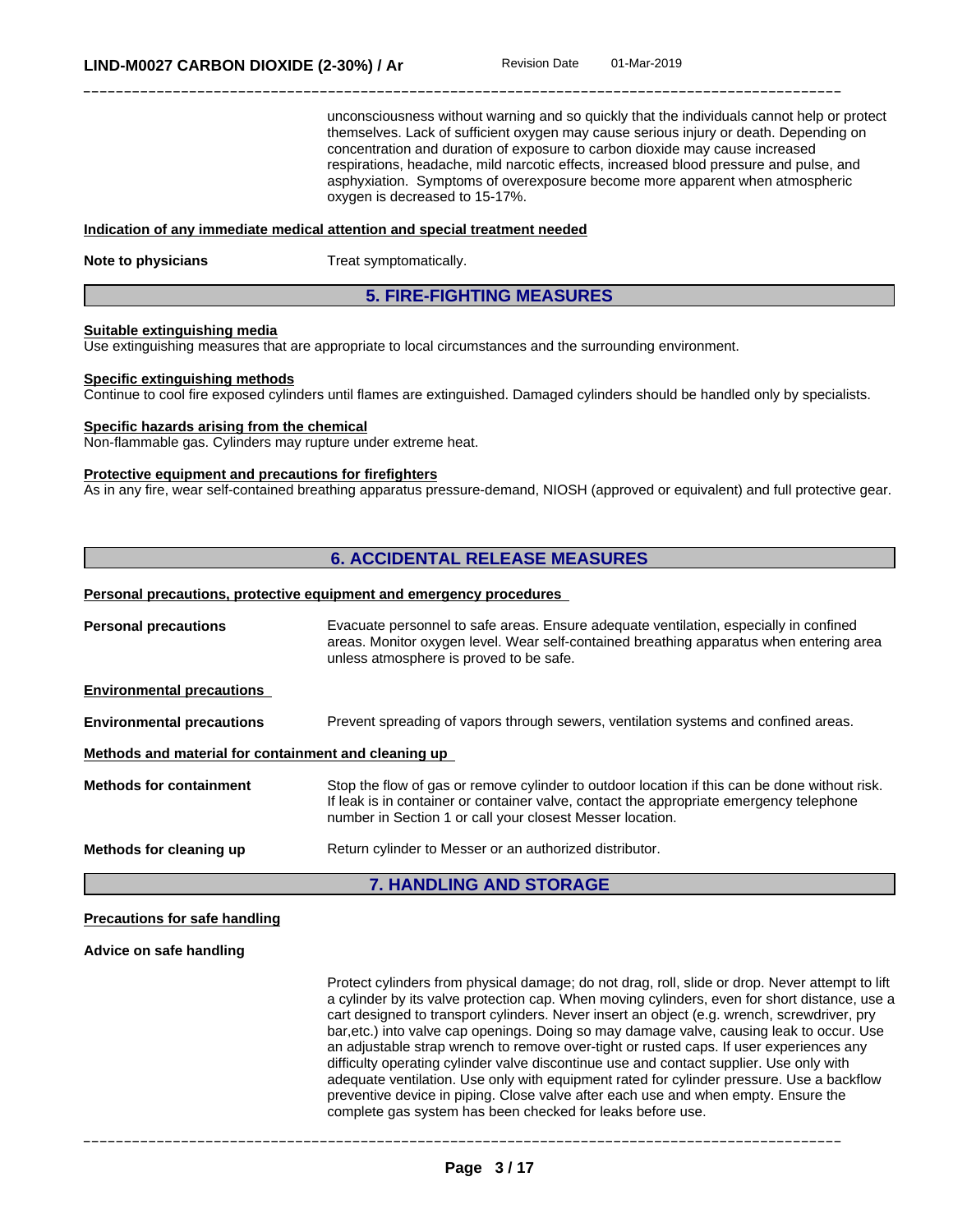Never put cylinders into trunks of cars or unventilated areas of passenger vehicles. Never attempt to refill a compressed gas cylinder without the owner's written consent. Never strike an arc on a compressed gas cylinder or make a cylinder a part of an electrical circuit.

Only experienced and properly instructed persons should handle gases under pressure. Always store and handle compressed gas cylinders in accordance with Compressed Gas Association, pamphlet CGA-P1, Safe Handling of Compressed Gases in Containers.

For additional recommendations consult Compressed Gas Association's (CGA) Safety Bulletin SB-2, Oxygen-Deficient Atmospheres.

#### **Conditions for safe storage, including any incompatibilities**

**Storage Conditions** Store in cool, dry, well-ventilated area of non-combustible construction away from heavily trafficked areas and emergency exits. Cylinders should be stored upright with valve protection cap in place and firmly secured to prevent falling. Keep at temperatures below 52°C / 125°F. Full and empty cylinders should be segregrated. Use a "first in-firstout" inventory system to prevent full cylinders from being stored for excessive periods of time. Stored containers should be periodically checked for general condition and leakage. **Incompatible materials** Carbon dioxide is incompatible with:. Certain reactive metals, hydrides, moist cesium monoxide, or lithium acetylene carbide diammino may ignite. Passing carbon dioxide over a mixture of sodium peroxide and aluminum or magnesium may explode.

#### **8. EXPOSURE CONTROLS/PERSONAL PROTECTION**

#### **Control parameters**

## **Exposure Guidelines**

| Chemical Name  | <b>ACGIH TLV</b>        | <b>OSHA PEL</b>                        | <b>NIOSH IDLH</b>             |
|----------------|-------------------------|----------------------------------------|-------------------------------|
| <b>ARGON</b>   | See Appendix F: Minimal | None                                   | None                          |
| 7440-37-1      | Oxygen Content          |                                        |                               |
| CARBON DIOXIDE | STEL: 30000 ppm         | TWA: 5000 ppm                          | IDLH: 40000 ppm               |
| 124-38-9       | TWA: 5000 ppm           | TWA: 9000 mg/m <sup>3</sup>            | TWA: 5000 ppm                 |
|                |                         | (vacated) TWA: 10000 ppm               | TWA: 9000 mg/m <sup>3</sup>   |
|                |                         | (vacated) TWA: $18000 \text{ mg/m}^3$  | STEL: 30000 ppm               |
|                |                         | (vacated) STEL: 30000 ppm              | STEL: 54000 mg/m <sup>3</sup> |
|                |                         | (vacated) STEL: $54000 \text{ mg/m}^3$ |                               |

*ACGIH TLV: American Conference of Governmental Industrial Hygienists - Threshold Limit Value. OSHA PEL: Occupational* Safety and Health Administration - Permissible Exposure Limits. NIOSH IDLH: Immediately Dangerous to Life or Health *Immediately Dangerous to Life or Health.*

**Other Information** Vacated limits revoked by the Court of Appeals decision in AFL-CIO v.OSHA, 965 F.2d 962 (11th Cir., 1992).

#### **Appropriate engineering controls**

**Engineering Controls** Oxygen detectors should be used when asphyxiating gases may be released. Systems under pressure should be regularly checked for leakages. Provide general ventilation, local exhaust ventilation, process enclosure or other engineering controls to maintain airborne levels below recommended exposure limits and to maintain oxygen levels above 19.5%.

#### **Individual protection measures, such as personal protective equipment**

| Eye/face protection           | Wear safety glasses with side shields (or goggles).                                                                                                                                                                                                                      |
|-------------------------------|--------------------------------------------------------------------------------------------------------------------------------------------------------------------------------------------------------------------------------------------------------------------------|
| Skin and body protection      | Work gloves and safety shoes are recommended when handling cylinders.                                                                                                                                                                                                    |
| <b>Respiratory protection</b> | Use positive pressure airline respirator with escape cylinder or self contained breathing<br>apparatus for oxygen-deficient atmospheres (<19.5%). If exposure limits are exceeded or<br>irritation is experienced, NIOSH approved respiratory protection should be worn. |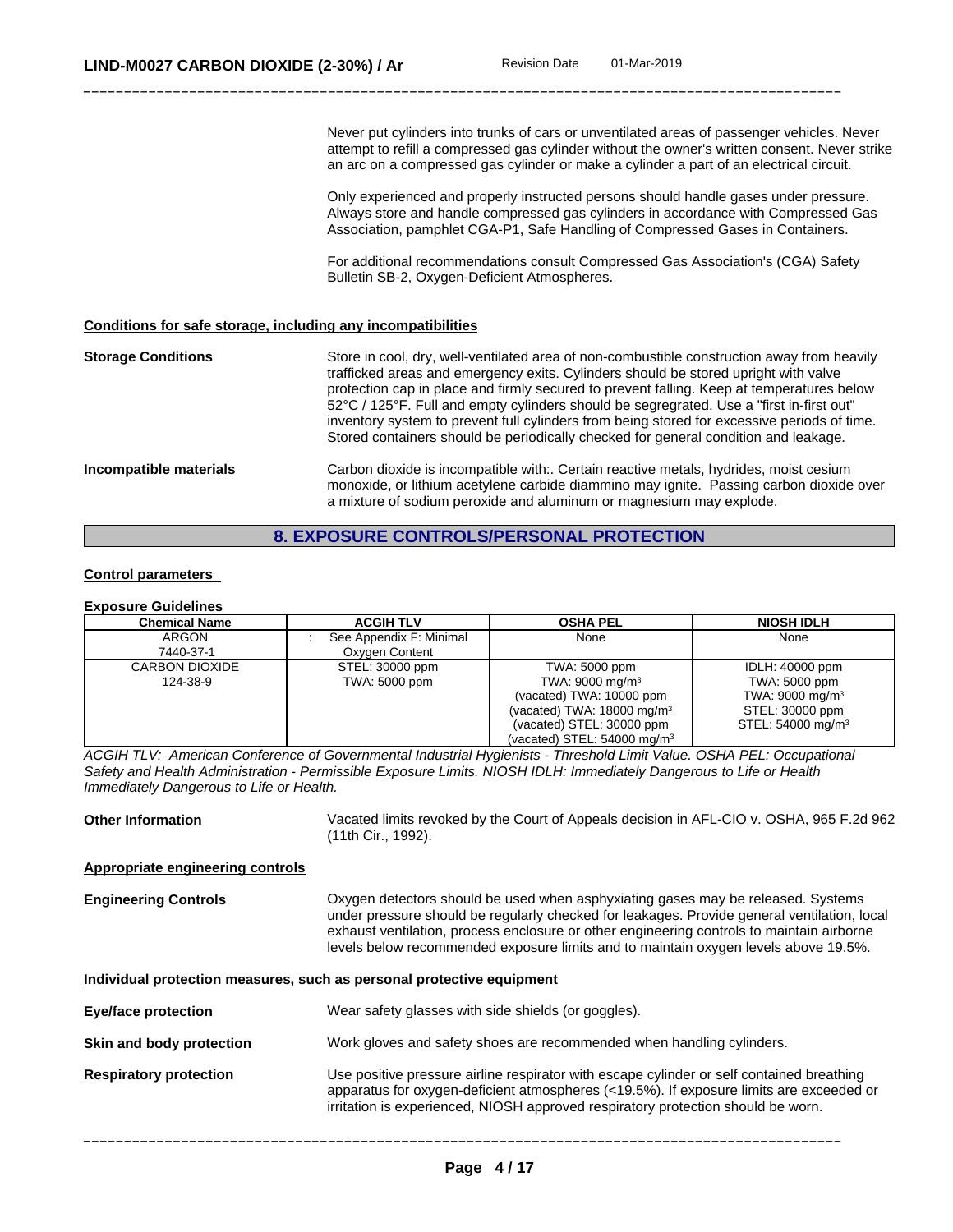Positive-pressure supplied air respirators may be required for high airborne contaminant concentrations. Respiratory protection must be provided in accordance with current local regulations.

**General Hygiene Considerations** Handle in accordance with good industrial hygiene and safety practice.

#### **9. PHYSICAL AND CHEMICAL PROPERTIES**

#### **Information on basic physical and chemical properties**

| Non-flammable gas<br>Flammability (solid, gas)<br>Lower flammability limit:<br>Not applicable<br>Not applicable<br><b>Upper flammability limit:</b><br>Not applicable.<br><b>Flash point</b><br>No data available<br><b>Autoignition temperature</b><br><b>Decomposition temperature</b><br>No data available<br><b>Partition coefficient</b><br>No data available<br>Not applicable<br><b>Kinematic viscosity</b> | <b>Physical state</b><br>Appearance<br>Odor<br><b>Odor threshold</b><br>рH<br>Melting/freezing point<br><b>Evaporation rate</b> | Gas<br>Colorless<br>Odorless<br>No information available<br>Not applicable<br>Not applicable<br>Not applicable |
|--------------------------------------------------------------------------------------------------------------------------------------------------------------------------------------------------------------------------------------------------------------------------------------------------------------------------------------------------------------------------------------------------------------------|---------------------------------------------------------------------------------------------------------------------------------|----------------------------------------------------------------------------------------------------------------|
|--------------------------------------------------------------------------------------------------------------------------------------------------------------------------------------------------------------------------------------------------------------------------------------------------------------------------------------------------------------------------------------------------------------------|---------------------------------------------------------------------------------------------------------------------------------|----------------------------------------------------------------------------------------------------------------|

| <b>Chemical Name</b> | <b>Molecular</b> | <b>Boiling</b>           | <b>Napor Pressurel</b>          | Vapor density | <b>Gas Density</b>    | Critical           |
|----------------------|------------------|--------------------------|---------------------------------|---------------|-----------------------|--------------------|
|                      | weight           | point/range              |                                 | $(air = 1)$   | kg/m $3@20^{\circ}$ C | <b>Temperature</b> |
| <b>ARGON</b>         | 39.94            | $-185.9 °C$              | Above critical<br>temperature   | .38           | .65                   | -122.3 °C          |
| CARBON DIOXIDE       | 44.01            | $-78.5 °C$<br>(Sublimes) | 57780 hPa @<br>$21.1^{\circ}$ C | .522          | .839                  | 31.1 °C            |

## **10. STABILITY AND REACTIVITY**

#### **Reactivity**

Not reactive under normal conditions

#### **Chemical stability**

Stable under normal conditions.

#### **Explosion data**

**Sensitivity to Mechanical Impact** None. **Sensitivity to Static Discharge** None.

#### **Possibility of Hazardous Reactions**

None under normal processing.

#### **Conditions to avoid**

Due to the presence of Carbon dioxide, Carbonic acid is formed in the presence of moisture.

#### **Incompatible materials**

Carbon dioxide isincompatible with:. Certain reactive metals, hydrides, moist cesium monoxide, or lithium acetylene carbide diammino may ignite. Passing carbon dioxide over a mixture of sodium peroxide and aluminum or magnesium may explode.

#### **Hazardous Decomposition Products**

None known.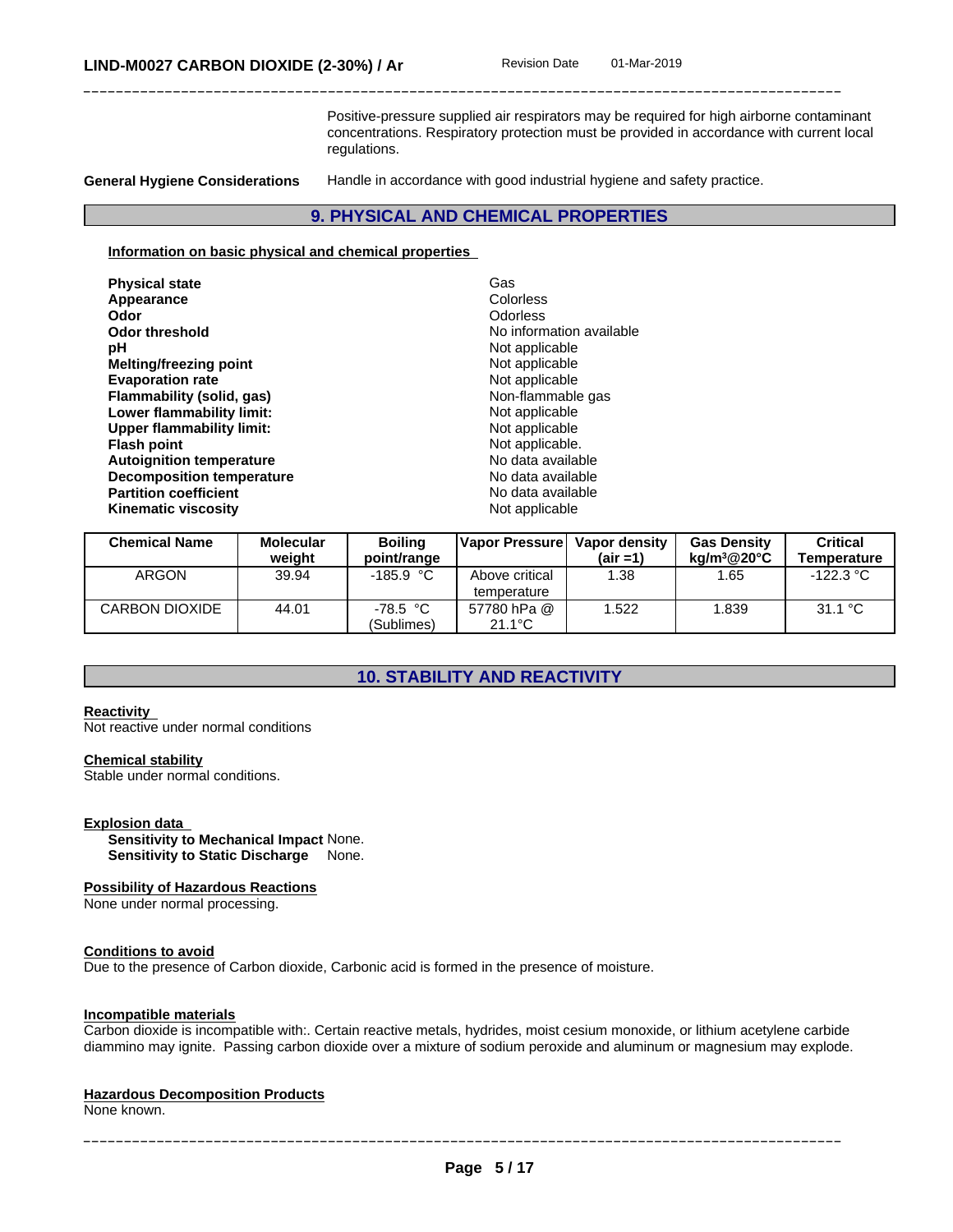## **11. TOXICOLOGICAL INFORMATION**

#### **Information on likely routes of exposure**

| <b>Inhalation</b>   | Acidosis, adrenal cortical exhaustion, and other metabolic stresses have resulted from<br>prolonged continuous exposure to 1-2% carbon dioxide (10,000 ppm-20,000 ppm). The<br>ACGIH TLV of 5,000 ppm is expected to provide a good margin of safety from asphyxiation<br>and undue metabolic stress provided sufficient oxygen levels are maintained in the air.<br>Increased physical activity, duration of exposure, and decreased oxygen content can affect<br>systemic and respiratory effects resulting from exposure to carbon dioxide.<br>Product is a simple asphyxiant. |
|---------------------|-----------------------------------------------------------------------------------------------------------------------------------------------------------------------------------------------------------------------------------------------------------------------------------------------------------------------------------------------------------------------------------------------------------------------------------------------------------------------------------------------------------------------------------------------------------------------------------|
| <b>Skin contact</b> | No data available                                                                                                                                                                                                                                                                                                                                                                                                                                                                                                                                                                 |
| Eye contact         | No data available                                                                                                                                                                                                                                                                                                                                                                                                                                                                                                                                                                 |
| Ingestion           | Not an expected route of exposure.                                                                                                                                                                                                                                                                                                                                                                                                                                                                                                                                                |

#### **Information on toxicological effects**

**Symptoms** Simple asphyxiant. May cause suffocation by displacing the oxygen in the air. Exposure to oxygen-deficient atmosphere (<=19.5%) may cause dizziness, drowsiness, nausea, vomiting, excess salivation, diminished mental alertness, loss of consciousness and death. Exposure to atmospheres containing 8-10% or less oxygen will bring about unconsciousness without warning and so quickly that the individuals cannot help or protect themselves. Lack of sufficient oxygen may cause serious injury or death. Depending on concentration and duration of exposure to carbon dioxide may cause increased respirations, headache, mild narcotic effects, increased blood pressure and pulse, and asphyxiation. Symptoms of overexposure become more apparent when atmospheric oxygen is decreased to 15-17%.

#### **Delayed and immediate effects as well as chronic effects from short and long-term exposure**

| <b>Irritation</b><br><b>Sensitization</b> | Not classified.<br>Not classified.                                                                     |
|-------------------------------------------|--------------------------------------------------------------------------------------------------------|
| Germ cell mutagenicity                    | Not classified.                                                                                        |
| Carcinogenicity                           | This product does not contain any carcinogens or potential carcinogens listed by OSHA,<br>IARC or NTP. |
| <b>Reproductive toxicity</b>              | Not classified.                                                                                        |
| <b>Developmental Toxicity</b>             | Not classified.                                                                                        |
| <b>STOT - single exposure</b>             | Not classified.                                                                                        |
| <b>STOT - repeated exposure</b>           | Not classified.                                                                                        |
| <b>Chronic toxicity</b>                   | None known.                                                                                            |
| <b>Target Organ Effects</b>               | Central Vascular System (CVS). Respiratory system.                                                     |
| <b>Aspiration hazard</b>                  | Not applicable.                                                                                        |

#### **Numerical measures of toxicity**

| <b>Chemical Name</b>                                                                    | <b>Oral LD50</b>                                                                 | Dermal LD50 | <b>Inhalation LC50</b> | <b>Inhalation LC50</b><br>$(CGA P-20)$ |
|-----------------------------------------------------------------------------------------|----------------------------------------------------------------------------------|-------------|------------------------|----------------------------------------|
| <b>CARBON DIOXIDE</b><br>124-38-9                                                       |                                                                                  |             | $ 47,000$ ppm $(Rat)$  |                                        |
| <b>Product Information</b><br>Oral LD50<br><b>Dermal LD50</b><br><b>Inhalation LC50</b> | No information available<br>No information available<br>No information available |             |                        |                                        |

## **12. ECOLOGICAL INFORMATION**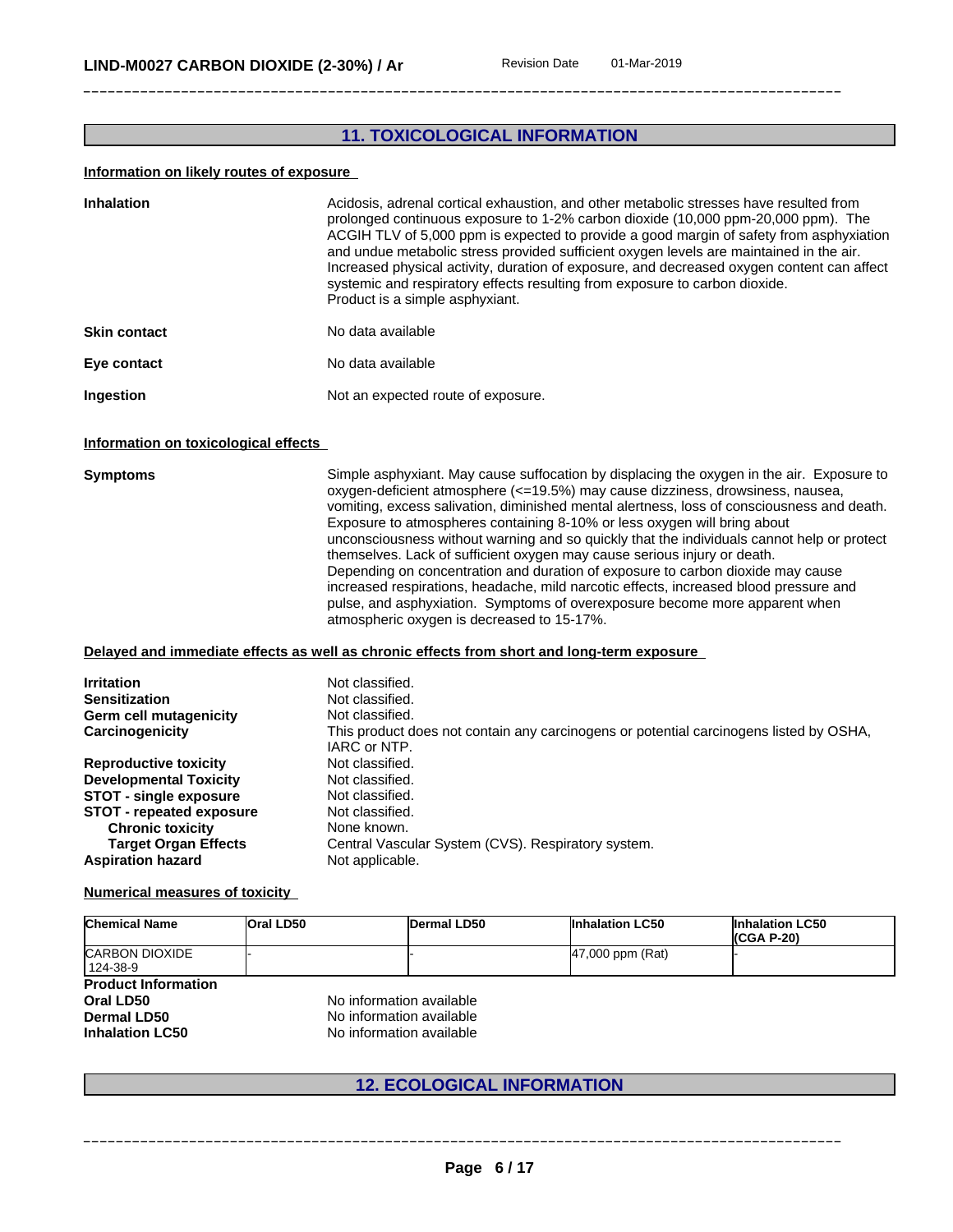| <b>Ecotoxicity</b><br>No known acute aquatic toxicity.                                                          |                                                                                                                                                                                                                                        |
|-----------------------------------------------------------------------------------------------------------------|----------------------------------------------------------------------------------------------------------------------------------------------------------------------------------------------------------------------------------------|
| Persistence and degradability<br>Not applicable.                                                                |                                                                                                                                                                                                                                        |
| <b>Bioaccumulation</b><br>No information available.                                                             |                                                                                                                                                                                                                                        |
| <b>Global warming potential (GWP)</b>                                                                           | 1 (Carbon Dioxide)                                                                                                                                                                                                                     |
|                                                                                                                 | <b>13. DISPOSAL CONSIDERATIONS</b>                                                                                                                                                                                                     |
| <b>Waste treatment methods</b>                                                                                  |                                                                                                                                                                                                                                        |
| <b>Disposal of wastes</b>                                                                                       | Do not attempt to dispose of residual waste or unused quantities. Return in the shipping<br>container PROPERLY LABELED WITH ANY VALVE OUTLET PLUGS OR CAPS<br>SECURED AND VALVE PROTECTION CAP IN PLACE to Messer for proper disposal. |
|                                                                                                                 | <b>14. TRANSPORT INFORMATION</b>                                                                                                                                                                                                       |
| <b>TDG</b><br>UN/ID no.<br>Proper shipping name<br><b>Hazard Class</b>                                          | <b>UN1956</b><br>Compressed gas, n.o.s.<br>$2.2\phantom{0}$                                                                                                                                                                            |
| <b>IATA</b><br>UN/ID no.<br>Proper shipping name<br><b>Hazard Class</b><br><b>ERG Code</b>                      | UN1956<br>Compressed gas, n.o.s.<br>2.2<br>2L                                                                                                                                                                                          |
| <b>IMDG</b><br>UN/ID no.<br>Proper shipping name<br><b>Hazard Class</b><br>EmS-No.<br><b>Special Provisions</b> | <b>UN1956</b><br>Compressed gas, n.o.s.<br>$2.2\phantom{0}$<br>$F-C, S-V$<br>274                                                                                                                                                       |
|                                                                                                                 | <b>15. REGULATORY INFORMATION</b>                                                                                                                                                                                                      |
| <b>INTERNATIONAL INVENTORIES</b><br><b>TSCA</b>                                                                 |                                                                                                                                                                                                                                        |
| <b>DSL/NDSL</b><br><b>EINECS/ELINCS</b>                                                                         | Complies<br>Complies<br>Complies                                                                                                                                                                                                       |

**Legend:**

**TSCA** - United States Toxic Substances Control Act Section 8(b) Inventory **DSL/NDSL** - Canadian Domestic Substances List/Non-Domestic Substances List **EINECS/ELINCS** - European Inventory of Existing Chemical Substances/European List of Notified Chemical Substances

## **16. OTHER INFORMATION**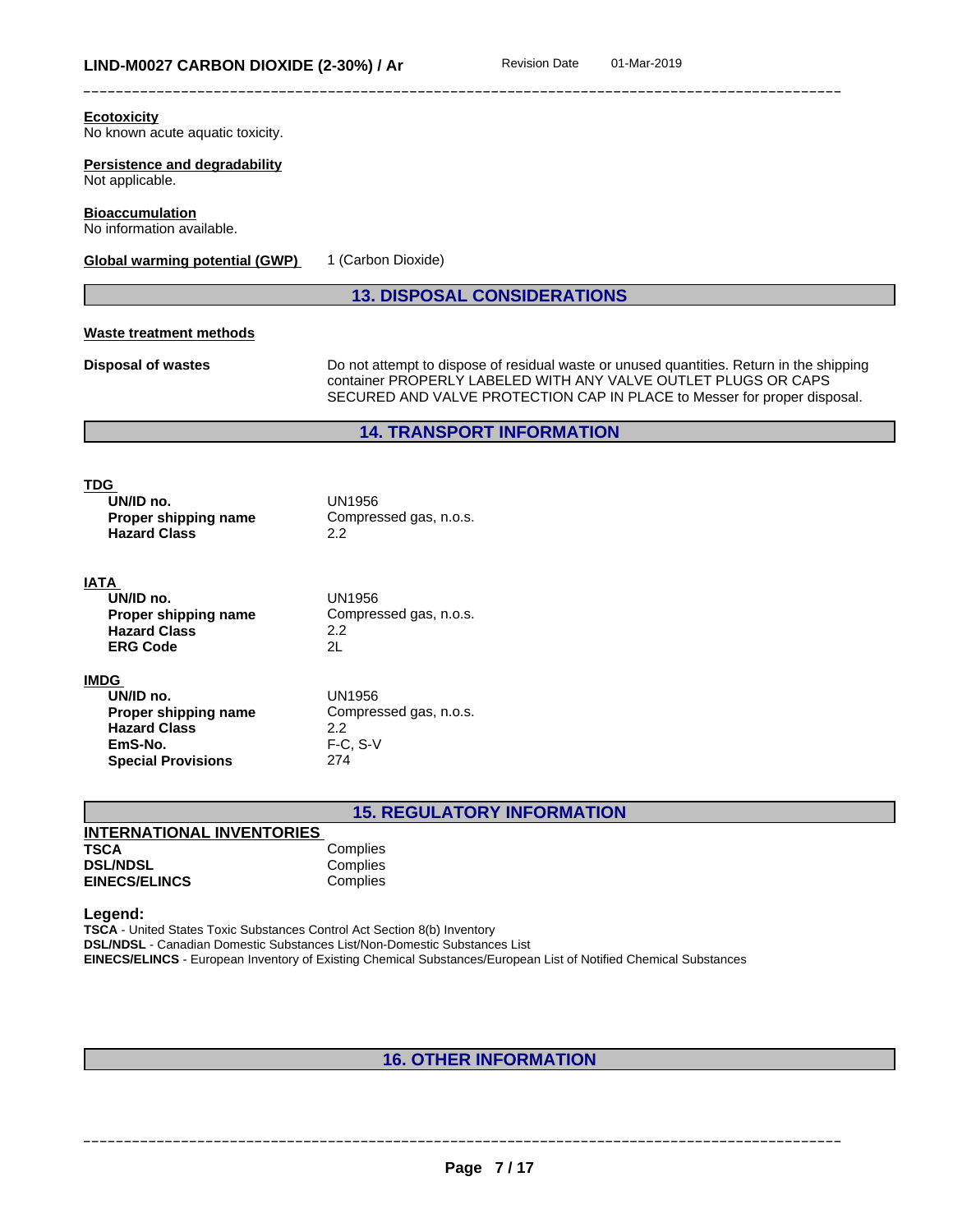| <b>NFPA</b> | <b>Health hazards 0</b>                                                                                                                                                                                 | <b>Flammability 0</b> | Instability 0 | <b>Physical and Chemical</b><br><b>Properties Simple</b><br>asphyxiant |
|-------------|---------------------------------------------------------------------------------------------------------------------------------------------------------------------------------------------------------|-----------------------|---------------|------------------------------------------------------------------------|
|             | Note: Ratings were assigned in accordance with Compressed Gas Association (CGA) quidelines as published in CGA Pamphlet P-19-2019, CGA<br>Recommended Hazard Ratings for Compressed Gases, 4th Edition. |                       |               |                                                                        |

| <b>Revision Date</b>  | 01-Mar-2019             |
|-----------------------|-------------------------|
| <b>Revision Note:</b> | SDS sections updated; 1 |

LIND-M00027

**General Disclaimer**

For terms and conditions, including limitation of liability, please refer to the purchase agreement in effect between Messer LLC, Messer Merchant Production LLC or Messer North America, Inc. (or any of their affiliates and subsidiaries) **and the purchaser.**

#### **DISCLAIMER OF EXPRESSED AND IMPLIED WARRANTIES**

Although reasonable care has been taken in the preparation of this document, we extend no warranties and make no representations as to the accuracy or completeness of the information contained herein, and assume no responsibility regarding the suitability of this information for the user's intended purposes or for the consequences of its use. Each **individual should make a determination as to the suitability of the information for their particular purpose(s). End of Safety Data Sheet**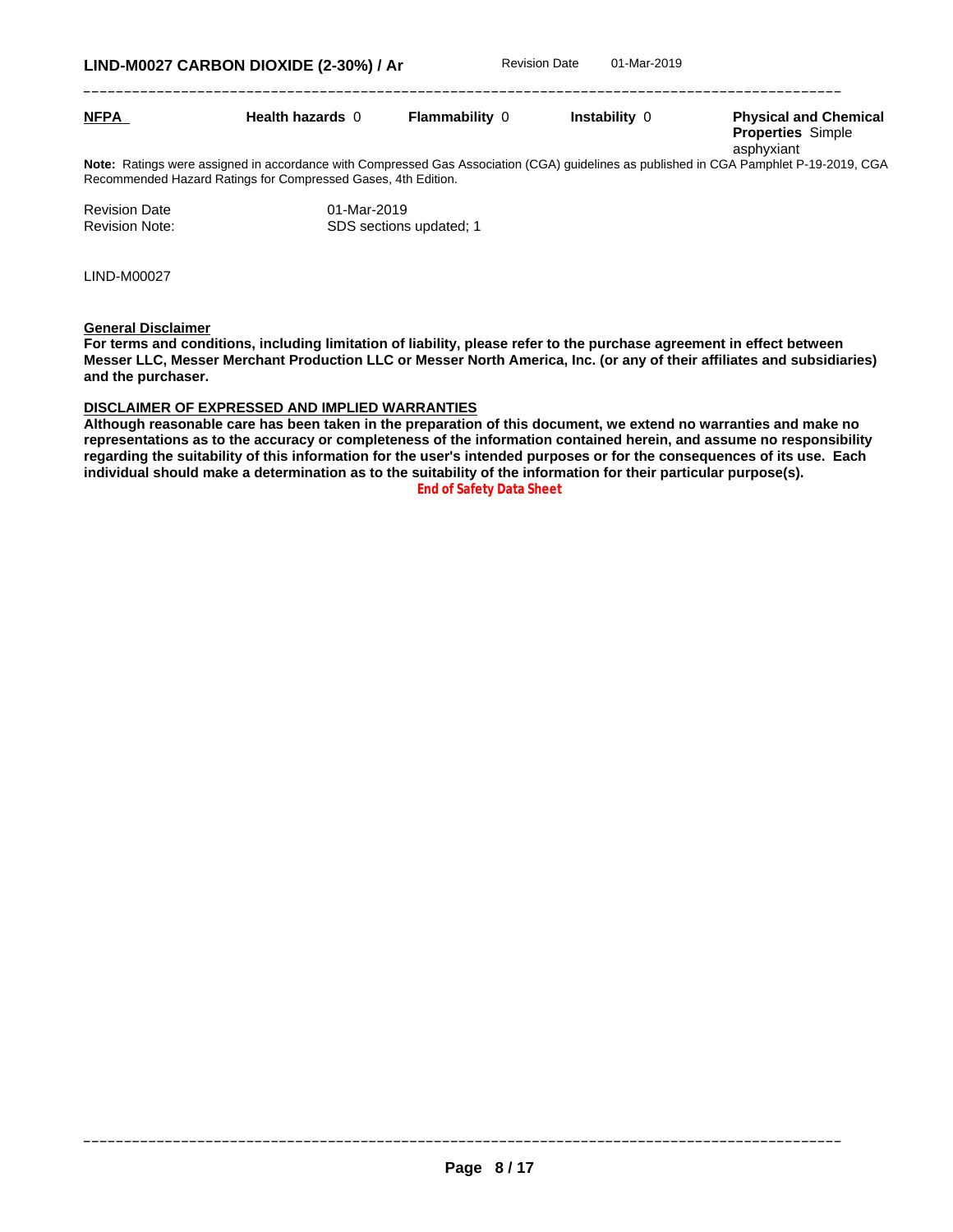# DIOXYDE DE CARBONE  $(2-30\%)$  En ARGON Gases for Life | Gaz pour la vie Fiche de données de sécurité



## **1. IDENTIFICATION**

**Identificateur de produit Nom du produit** DIOXYDE DE CARBONE (2-30%) En ARGON

\_\_\_\_\_\_\_\_\_\_\_\_\_\_\_\_\_\_\_\_\_\_\_\_\_\_\_\_\_\_\_\_\_\_\_\_\_\_\_\_\_\_\_\_\_\_\_\_\_\_\_\_\_\_\_\_\_\_\_\_\_\_\_\_\_\_\_\_\_\_\_\_\_\_\_\_\_\_\_\_\_

\_\_\_\_\_\_\_\_\_\_\_\_\_\_\_\_\_\_\_\_\_\_\_\_\_\_\_\_\_\_\_\_\_\_\_\_\_\_\_\_\_\_\_\_\_\_\_\_\_\_\_\_\_\_\_\_\_\_\_\_\_\_\_\_\_\_\_\_\_\_\_\_\_\_\_\_\_\_\_\_\_

**Autres moyens d'identification<br>Numéro de la fiche signalétique LIND-M0027**  $\overline{\text{Numbero de}}$  la fiche signalétique **N° ID/ONU** UN1956

**Nom commercial Ferroline C2, Ferroline, C5, Ferroline C8, Ferroline C10, Ferroline C15, Ferroline C17,** Ferroline C20, Ferroline C25, ARGOSHIELD 5C; ARGOSHIELD 8C; ARGOSHIELD 10C; ARGOSHIELD 20C; ARGOSHIELD 25C; ARGOSHIELD 30C; ARGOSHIELD GP, CORGON 5,CORGON 8, CORGON 10, CORGON 15, CORGON 18, CORGON 20, CORGON 25, CRONIGON 2.5

#### **Utilisation recommandée pour le produit chimique et restrictions en matière d'utilisation Utilisation recommandée** Utilisation industrielle et professionnelle.<br> **Utilisations contre-indiquées** Utilisation par le consommateur **Utilisation par le consommateur**

#### **Coordonnées du fournisseur de la fiche de données de sécurité**

Messer Canada Inc. (anciennement connu sous le nom de Linde Canada Limitée) 5860 Chedworth Way Mississauga, Ontario L5R 0A2 Téléphone: 905-501-2500 Email: service@messer-ca.com Site Web: www.messer-ca.com

Service à la clientèle:888-256-7359

#### **Numéro d'appel d'urgence**

Numéro de téléphone de l'entreprise +1 905-501-0802 CHEMTREC : par 1800 424-9300 (Amerique du Nord) +1 703 527-3887 (International)

## **2. IDENTIFICATION DES DANGERS**

| Gaz sous<br>pression            | comprimé<br>saz. |
|---------------------------------|------------------|
| Asphyxiants<br>hyxiants simples | <b>Our</b>       |
| Éléments d'<br>d'étiquetage     |                  |

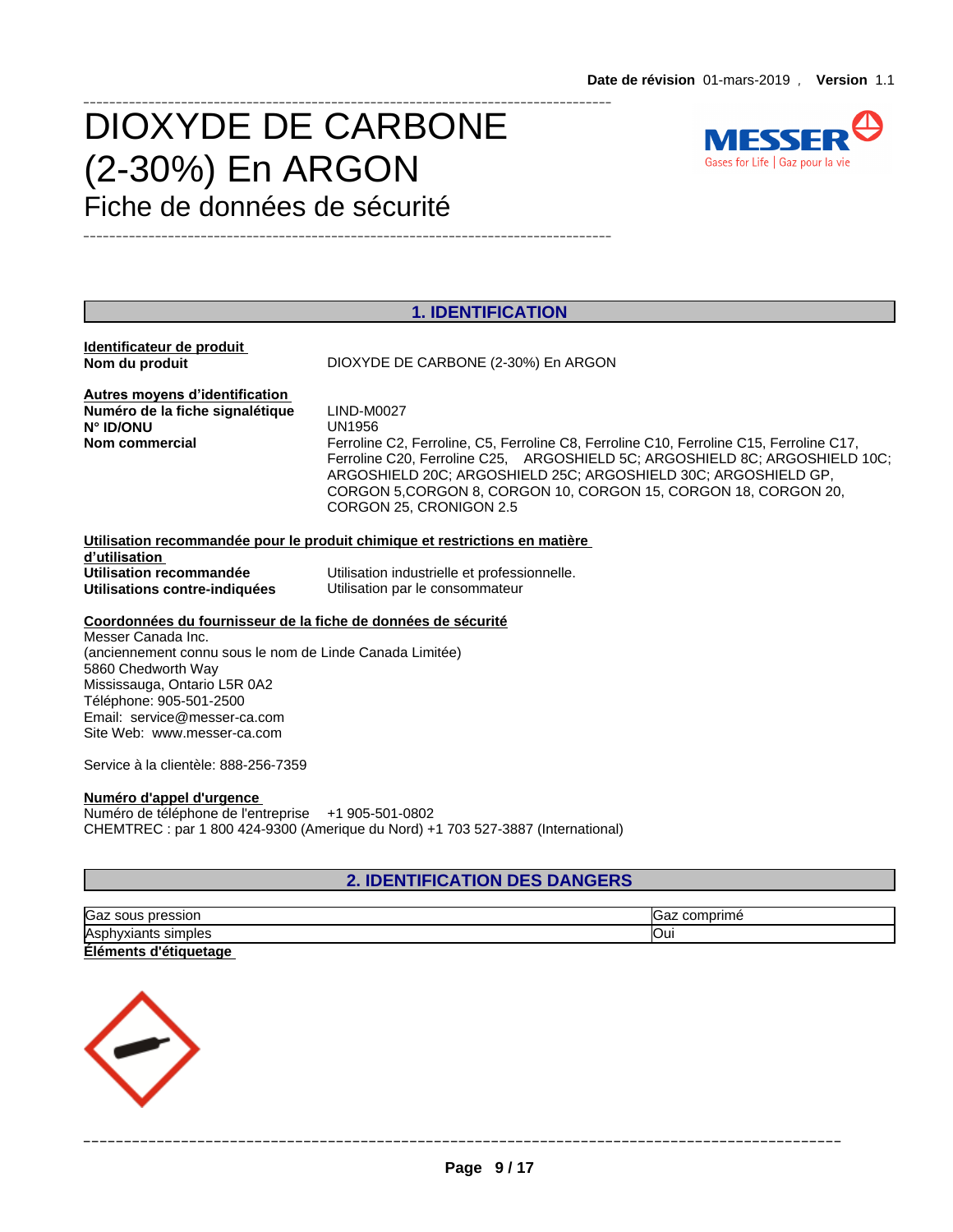#### **Mot indicateur Avertissement**

#### **Mentions de danger**

Contient un gaz sous pression; peut exploser sous l'effet de la chaleur Peut remplacer l'oxygène et causer une suffocation rapide

Peut augmenter la respiration et la fréquence cardiaque

#### **Conseils de prudence - Prévention**

Ne pas manipuler avant d'avoir lu et compris toutes les précautions de sécurité Éviter de respirer les gaz Utiliser et stocker seulement en plein air ou dans un endroit bien ventilé Utiliser un dispositif de prévention d'écoulement de retour dans la tuyauterie Utiliser uniquement avec un équipement prévu pour la pression de la bouteille Fermer le robinet après chaque utilisation et lorsque la bouteille est vide

#### **Conseils de prudence - Réponse**

EN CAS D'INHALATION : Transporter la personne à l'extérieur etla maintenir dans une position où elle peut confortablement respirer. Consulter un médecin.

#### **Conseils de prudence - Entreposage**

Protéger du rayonnement solaire lorsque la température ambiante dépasse 52 °C /125 °F

#### **HNOC (danger non classé autrement)**

**Description des premiers soins**

Non applicable

### **3. COMPOSITION/INFORMATIONS SUR LES COMPOSANTS**

| <b>Nom</b><br>chimiaue                | CAS<br>No.              | $%$ en<br>∖ volume       | <b>Chimiaue</b><br>-ormule |
|---------------------------------------|-------------------------|--------------------------|----------------------------|
| ARGON                                 | $\sim$<br>7440-<br>- 10 | $\sqrt{2}$<br>80<br>טט י |                            |
| <b>CARBONE</b><br>DE.<br>DIOXY<br>YDE | 124-38-9                |                          | ~~<br>UU2                  |

La composition comprend un éventail de mélanges qui font partie de la même classification des dangers.

#### **4. PREMIERS SOINS**

| Conseils généraux            | Montrer cette fiche technique de santé-sécurité au médecin en consultation.                                                                                                                                                                                                                           |
|------------------------------|-------------------------------------------------------------------------------------------------------------------------------------------------------------------------------------------------------------------------------------------------------------------------------------------------------|
| <b>Inhalation</b>            | Transporter la victime à l'air frais et la garder au repos dans une position où elle peut<br>confortablement respirer. En cas de difficultés respiratoires, donner de l'oxygène. Pratiquer<br>la respiration artificielle si la victime ne respire plus. Obtenir immédiatement des soins<br>médicaux. |
| Contact avec la peau         | Aucun en utilisation appropriée. Faire appel à une assistance médicale si des symptômes<br>apparaissent.                                                                                                                                                                                              |
| <b>Contact avec les yeux</b> | Aucun en utilisation appropriée. Faire appel à une assistance médicale si des symptômes<br>apparaissent.                                                                                                                                                                                              |
| Ingestion                    | Pas une voie d'exposition prévue.                                                                                                                                                                                                                                                                     |
|                              |                                                                                                                                                                                                                                                                                                       |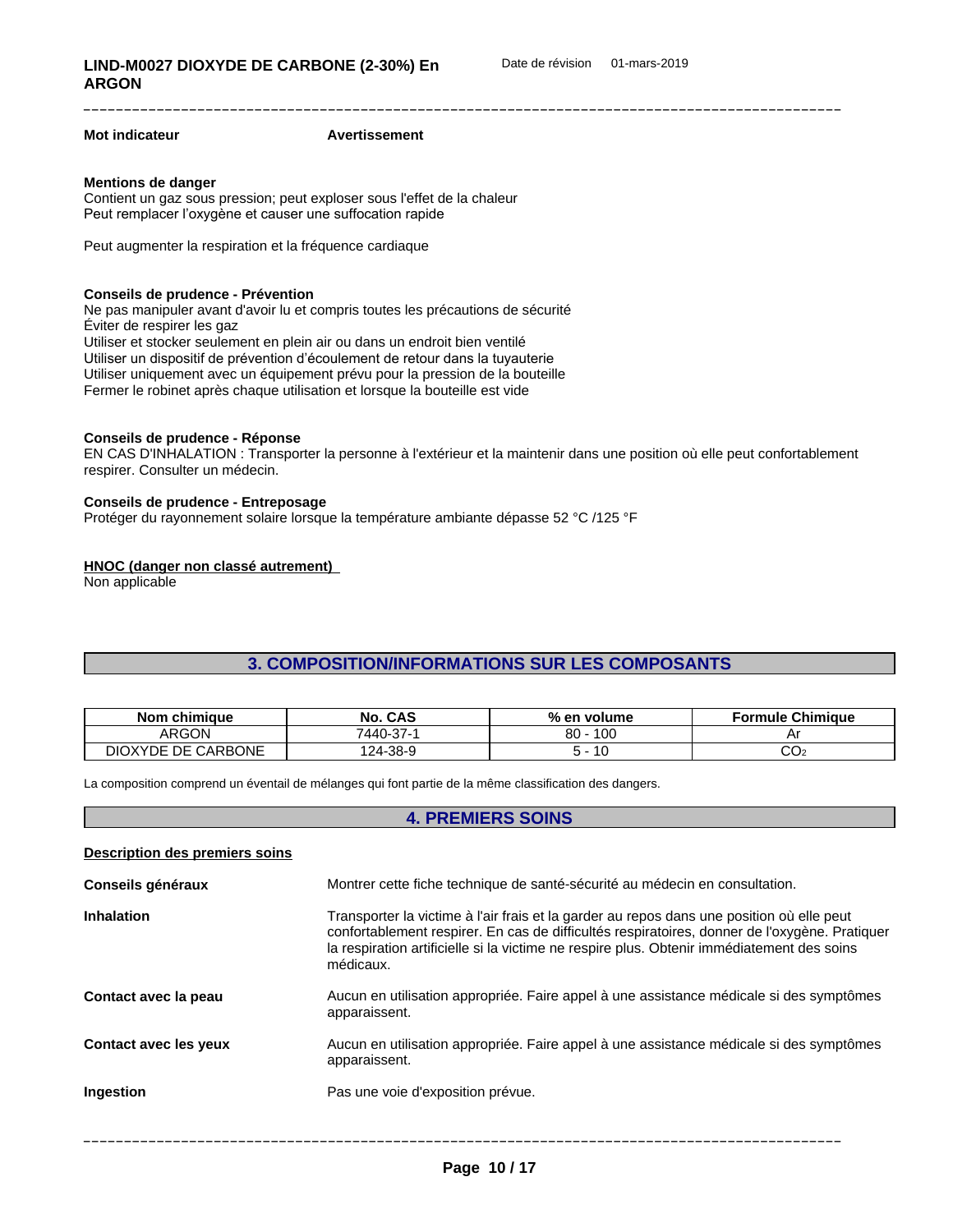**Équipement de protection individuelle pour les intervenants en** APPAREIL RESPIRATOIRE AUTONOME. **premiers soins** LE PERSONNEL D'INTERVENTION D'URGENCE DEVRAIT ÊTRE ÉQUIPÉ D'UN

#### **Les plus importants symptômes et effets, aigus ou retardés**

**Symptômes Asphyxiant simple. Peut causer une suffocation en déplaçant l'oxygène dans l'air. Une** exposition à une atmosphère à faible teneur en oxygène (moins de 19,5 %) peut causer des vertiges, de la somnolence, des nausées, des vomissements, une salivation excessive, une diminution de la vivacité d'esprit, une perte de conscience et la mort. Une exposition à des atmosphères contenant de 8 à 10 % ou moins d'oxygène entraînera une perte de conscience sans avertissement et si rapide que les personnes ne peuvent s'aider ou se protéger elles-mêmes. Un manque d'oxygène suffisant peut causer une grave blessure ou la mort. Selon la concentration et la durée de l'exposition, celle-ci peut entraîner une accélération de la respiration, des maux de tête, de légers effets narcotiques, une augmentation de la pression artérielle et du pouls et l'asphyxie. Les symptômes d'une surexposition deviennent plus évidents lorsque la concentration de l'oxygène de l'air est réduite à 15 à 17 %.

#### **Indication des éventuels besoins médicaux immédiats et traitements particuliers nécessaires**

**Note aux médecins** Traiter en fonction des symptômes.

#### **5. MESURES DE LUTTE CONTRE L'INCENDIE**

#### **Moyens d'extinction appropriés**

Utiliser des mesures d'extinctions appropriées aux circonstances locales et à l'environnement immédiat.

#### **Méthodes d'extinction particulières**

Continuer à refroidir les bouteilles exposées à un feu jusqu'à ce que les flammes soient éteintes. Les bombonnes endommagées ne doivent être manipulées que par des spécialistes.

#### **Dangers particuliers associés au produit chimique**

Gaz non inflammable. Les bouteilles peuvent se rompre sous une chaleur extrême.

#### **Équipement de protection et précautions pour les pompiers**

Comme pour tout incendie, porter un respirateur à air comprimé, NIOSH (approuvé ou équivalent), ainsi qu'une combinaison complète de protection.

## **6. MESURES À PRENDRE EN CAS DE DÉVERSEMENT ACCIDENTAL**

#### Précautions individuelles, équipement de protection et procédures d'urgence

**Précautions personnelles** Évacuer le personnel vers des endroits sécuritaires. Vérifier que la ventilation est adéquate, en particulier dans des zones confinées. Vérifier la teneur en oxygène. Porter un appareil respiratoire autonome lors de l'entrée dans un secteur, sauf s'il a été démontré que l'atmosphère est sûre.

#### **Précautions pour le protection de l'environnement**

**Précautions pour le protection de l'environnement** Empêcher la propagation des vapeurs par les égouts, les systèmes de ventilation et les zones confinées.

#### **Méthodes et matérielde confinement et de nettoyage**

Méthodes de confinement Couper le débit de gaz ou déplacer la bouteille à l'extérieur si cela peut être fait sans risque. Si le contenant ou le robinet fuit, composer le numéro de téléphone d'urgence approprié indiqué à la Section 1 ou appeler la succursale de Messer la plus proche.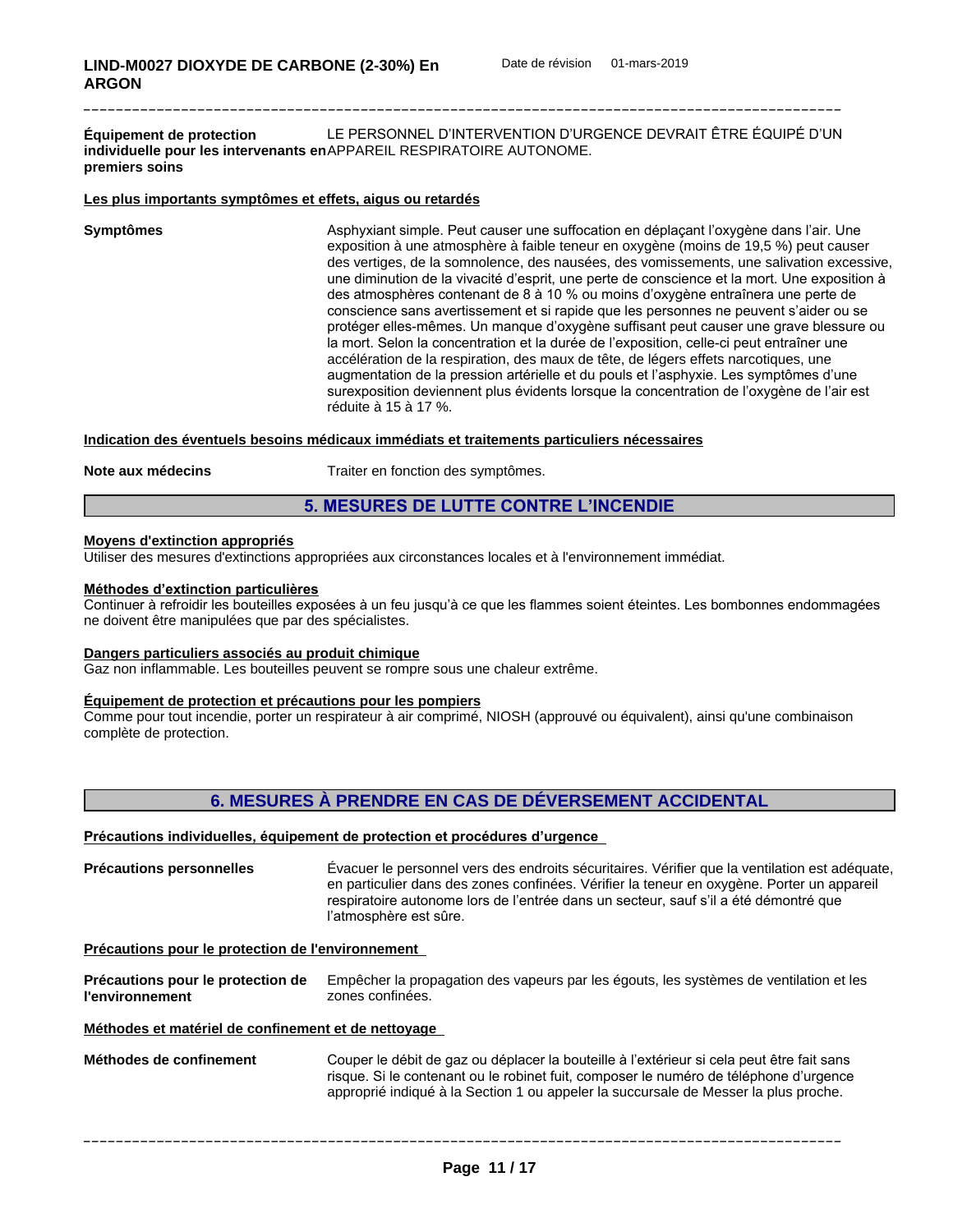Méthodes de nettoyage **Retourner les contenants de gaz et d'air comprimé au distributeur agréé ou au point de** collecte pour une élimination adéquate.

## **7. MANUTENTION ET STOCKAGE**

#### **Précautions à prendre pour une manipulation sans danger**

| <b>Conseils sur la manutention</b> |  |
|------------------------------------|--|
| sécuritaire                        |  |

|                                 | Protéger les bouteilles des dommages physiques; ne pas traîner, rouler, glisser ou laisser<br>tomber. Ne jamais tenter de soulever une bouteille par le chapeau de protection du<br>détendeur. Lors du déplacement des bouteilles, même sur une courte distance, utiliser un<br>chariot conçu pour le transport de bouteilles. Ne jamais insérer un objet (par ex., une clé,<br>un tournevis, un levier, etc.) dans les ouvertures du chapeau du détendeur. Utiliser une clé<br>à courroie réglable pour retirer les chapeaux trop serrés ou rouillés. Si l'utilisateur éprouve<br>des difficultés à faire fonctionner le robinet de la bouteille, cesser l'utilisation et appeler le<br>fournisseur. N'utiliser qu'avec une ventilation adéquate. Utiliser uniquement avec un<br>équipement prévu pour la pression de la bouteille. Utiliser un dispositif de prévention<br>d'écoulement de retour dans la tuyauterie. Fermer le robinet après chaque utilisation et<br>lorsque la bouteille est vide. Vérifier que le système de gaz complet a été vérifié pour<br>détecter les fuites avant de l'utiliser. |  |
|---------------------------------|---------------------------------------------------------------------------------------------------------------------------------------------------------------------------------------------------------------------------------------------------------------------------------------------------------------------------------------------------------------------------------------------------------------------------------------------------------------------------------------------------------------------------------------------------------------------------------------------------------------------------------------------------------------------------------------------------------------------------------------------------------------------------------------------------------------------------------------------------------------------------------------------------------------------------------------------------------------------------------------------------------------------------------------------------------------------------------------------------------------|--|
|                                 | Ne jamais mettre des bouteilles à gaz dans le coffre d'une voiture ou dans des lieux non<br>ventilés d'un véhicule de tourisme. Ne jamais tenter de remplir de nouveau une bouteille de<br>gaz comprimé sans le consentement écrit du propriétaire. Ne jamais amorcer un arc sur<br>une bouteille de gaz comprimé ou faire d'une bouteille une partie d'un circuit électrique.                                                                                                                                                                                                                                                                                                                                                                                                                                                                                                                                                                                                                                                                                                                                |  |
|                                 | Uniquement des personnes expérimentées et adéquatement formées devraient manipulées<br>des gas sous pression. Toujours entreposer et manipuler les bouteilles de gaz comprimé<br>conformément à la brochure CGA-P1, « Safe Handling of Compressed Gases in<br>Containers » (Manutention sécuritaire des gaz comprimés dans des contenants), de la<br>Compressed Gas Association.                                                                                                                                                                                                                                                                                                                                                                                                                                                                                                                                                                                                                                                                                                                              |  |
|                                 | Pour d'autres recommendations, consulter le Safety Bulletin SB-2 de la Compressed Gas<br>Association (CGA) (Association des gaz comprimés), Oxygen-Deficient Atmospheres<br>(atmosphères à faible teneur en oxygène).                                                                                                                                                                                                                                                                                                                                                                                                                                                                                                                                                                                                                                                                                                                                                                                                                                                                                         |  |
|                                 | Conditions d'un stockage sûr, y compris d'éventuelles incompatibilités                                                                                                                                                                                                                                                                                                                                                                                                                                                                                                                                                                                                                                                                                                                                                                                                                                                                                                                                                                                                                                        |  |
| <b>Conditions d'entreposage</b> | Entreposer dans un endroit frais, sec et bien ventilé d'une construction non combustible<br>éloigné des zones de circulation intense et des sorties d'urgence. Les bouteilles doivent<br>être entreposées en position verticale avec le chapeau de protection du détendeur en place<br>et bien attachées pour éviter toute chute. Garder à des températures inférieures à 52 °C /<br>125 °F. Les bouteilles pleines et vides doivent être séparées. Utiliser un système<br>d'inventaire « premier entré, premier sorti » pour éviter d'entreposer les bouteilles pleines<br>pour une durée excessive. Les contenants devraient être régulièrement vérifiés pour<br>déterminer leur état général et détecter les fuites.                                                                                                                                                                                                                                                                                                                                                                                       |  |
| <b>Matières incompatibles</b>   | Le dioxyde de carbone n'est pas compatible avec :. Certains métaux réactifs, des hydrures,<br>du monoxyde de césium humide ou de la diamine de carbure d'acétylène de lithium<br>peuvent s'enflammer. Le passage de dioxyde de carbone au-dessus d'un mélange de<br>peroxyde de sodium et d'aluminium ou de magnésium peut se traduire par une explosion.                                                                                                                                                                                                                                                                                                                                                                                                                                                                                                                                                                                                                                                                                                                                                     |  |
|                                 |                                                                                                                                                                                                                                                                                                                                                                                                                                                                                                                                                                                                                                                                                                                                                                                                                                                                                                                                                                                                                                                                                                               |  |

## 8. CONTRÔLES DE L'EXPOSITION/PROTECTION INDIVIDUELLE

| Paramètres de contrôle |
|------------------------|
|------------------------|

| <b>Directives</b><br>. .<br>.<br>- -<br>relatives<br>∟l'exposition<br>. а. |                  |                    |                   |  |
|----------------------------------------------------------------------------|------------------|--------------------|-------------------|--|
| Nom<br>⊦chimiaue                                                           | <b>ACGIH TLV</b> | OSHA<br><b>PEL</b> | <b>NIOSH IDLH</b> |  |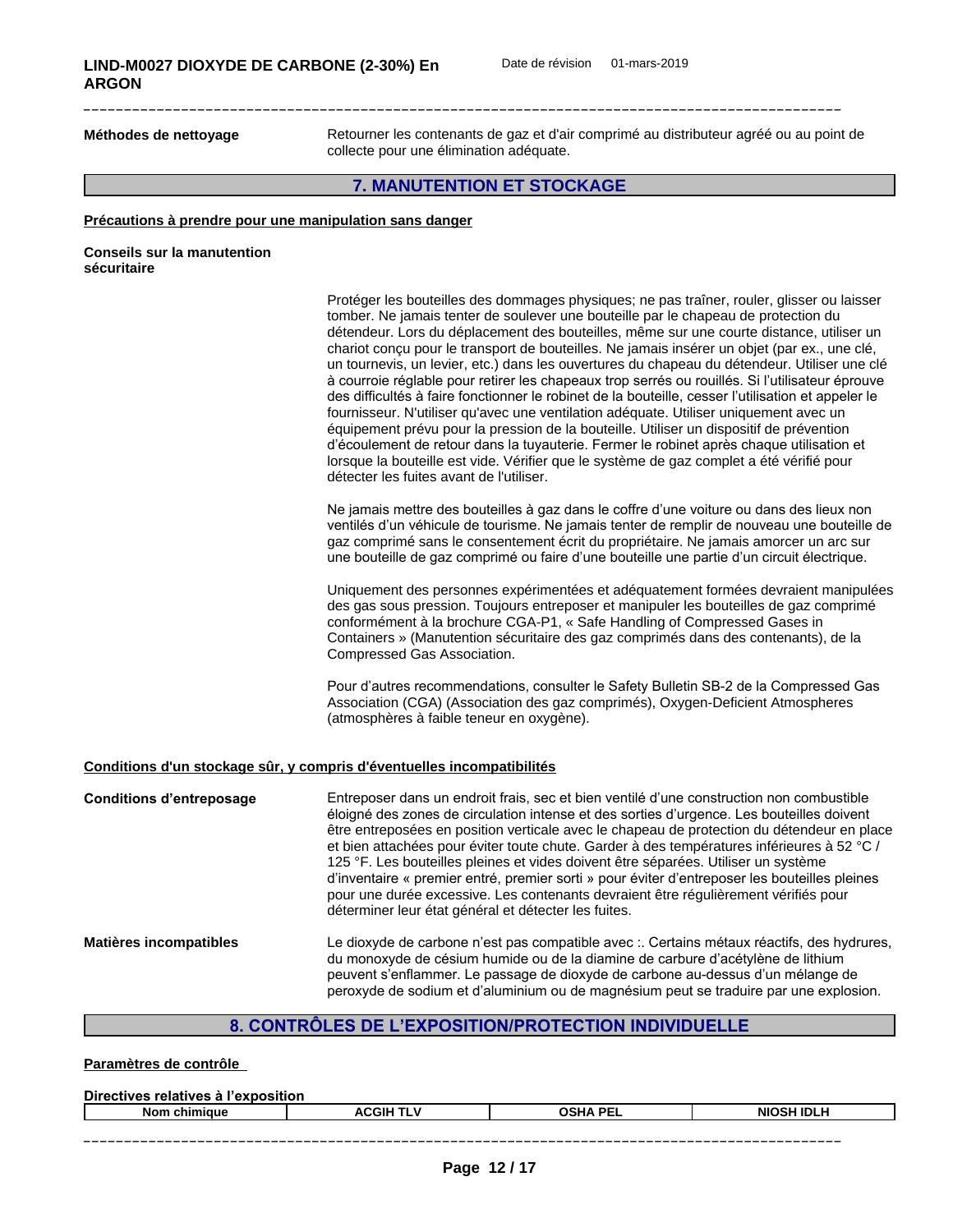| <b>ARGON</b>       | See Appendix F: Minimal | Aucune.                                | None                          |
|--------------------|-------------------------|----------------------------------------|-------------------------------|
| 7440-37-1          | Oxygen Content          |                                        |                               |
| DIOXYDE DE CARBONE | STEL: 30000 ppm         | TWA: 5000 ppm                          | IDLH: 40000 ppm               |
| 124-38-9           | TWA: 5000 ppm           | TWA: $9000 \text{ mg/m}^3$             | TWA: 5000 ppm                 |
|                    |                         | (vacated) TWA: 10000 ppm               | TWA: 9000 mg/m <sup>3</sup>   |
|                    |                         | (vacated) TWA: $18000 \text{ mg/m}^3$  | STEL: 30000 ppm               |
|                    |                         | (vacated) STEL: 30000 ppm              | STEL: 54000 mg/m <sup>3</sup> |
|                    |                         | (vacated) STEL: $54000 \text{ mg/m}^3$ |                               |

ACGIHTLV: Conférence américaine des hygiénistes industriels gouvernementaux - valeur limite d'exposition. OSHAPEL: Administration de la sécurité et de la santé professionnelle - limites d'exposition admissibles. NIOSH IDLH : Dangereux *immédiatement pour la santé ou la vie Danger immédiat pour la vie ou la santé*

| <b>Autres informations</b> | Limites annulées révoquées par la décision de la cour d'appel dans AFL-CIO v. OSHA, 965 |
|----------------------------|-----------------------------------------------------------------------------------------|
|                            | 1992).<br><sup>=</sup> .2d 962 (11e Cir                                                 |

#### **Contrôles techniques appropriés**

**Mesures d'ingénierie** Les détecteurs d'oxygènes devraient être utilisés lorsque des gaz asphyxiants pourraient être libérés. Les systèmes sous pression devraient être régulièrement vérifiés pour détecter les fuites. Assurer une ventilation générale, une ventilation par aspiration à la source, une enceinte d'isolement ou autres mesures d'ingénierie afin de maintenir les niveaux de concentration de particules en suspension dans l'air sous les limites d'exposition recommandées et de maintenir les niveaux d'oxygène au-dessus de 19,5 %.

#### **Mesures de protection individuelle, telles que les équipements de protection individuelle**

| Protection des yeux/du visage             | Porter des lunettes de sécurité à écrans latéraux (ou des lunettes à coques).                                                                                                                                                                                                                                                                                                                                                                                                                                                                                                                                    |
|-------------------------------------------|------------------------------------------------------------------------------------------------------------------------------------------------------------------------------------------------------------------------------------------------------------------------------------------------------------------------------------------------------------------------------------------------------------------------------------------------------------------------------------------------------------------------------------------------------------------------------------------------------------------|
| Protection de la peau et du corps         | Des gants de travail et des souliers de sécurité sont recommandés lors de la manutention<br>de bouteilles.                                                                                                                                                                                                                                                                                                                                                                                                                                                                                                       |
| <b>Protection respiratoire</b>            | Utiliser un respirateur à adduction d'air à pression positive avec bouteille d'évacuation<br>d'urgence ou un appareil respiratoire autonome pour des atmosphères à faible teneur en<br>oxygène (moins de 19,5 %). En cas d'irritation ou de dépassement des limites d'exposition,<br>vous devez porter une protection respiratoire approuvée NIOSH/MSHA. Des respirateurs à<br>pression positive à adduction d'air pur peuvent être requis pour des concentrations élevées<br>de contaminants atmosphériques. Une protection respiratoire doit être fournie<br>conformément à la réglementation locale en cours. |
| Considérations générales sur<br>l'hygiène | Manipuler conformément aux bonnes pratiques de sécurité et d'hygiène industrielle.                                                                                                                                                                                                                                                                                                                                                                                                                                                                                                                               |

## **9. PHYSICAL AND CHEMICAL PROPERTIES**

#### **Informations sur les propriétés physiques et chimiques essentielles**

| État physique                       | Gaz                            |
|-------------------------------------|--------------------------------|
| <b>Aspect</b>                       | Incolore                       |
| Odeur                               | Sans odeur                     |
| Seuil olfactif                      | Aucun renseignement disponible |
| рH                                  | Non applicable                 |
| Point de fusion/congélation         | Non applicable                 |
| Taux d'évaporation                  | Non applicable                 |
| Inflammabilité (solide, gaz)        | Gaz non inflammable            |
| Limite inférieure d'inflammabilité: | Sans objet                     |
| Limite supérieure d'inflammabilité: | Non applicable                 |
| Point d'éclair                      | Sans objet.                    |
| Température d'auto-inflammation     | Donnée non disponible          |
| Température de décomposition        | Donnée non disponible          |
| <b>Coefficient de partage</b>       | Donnée non disponible          |
| Viscosité cinématique               | Non applicable                 |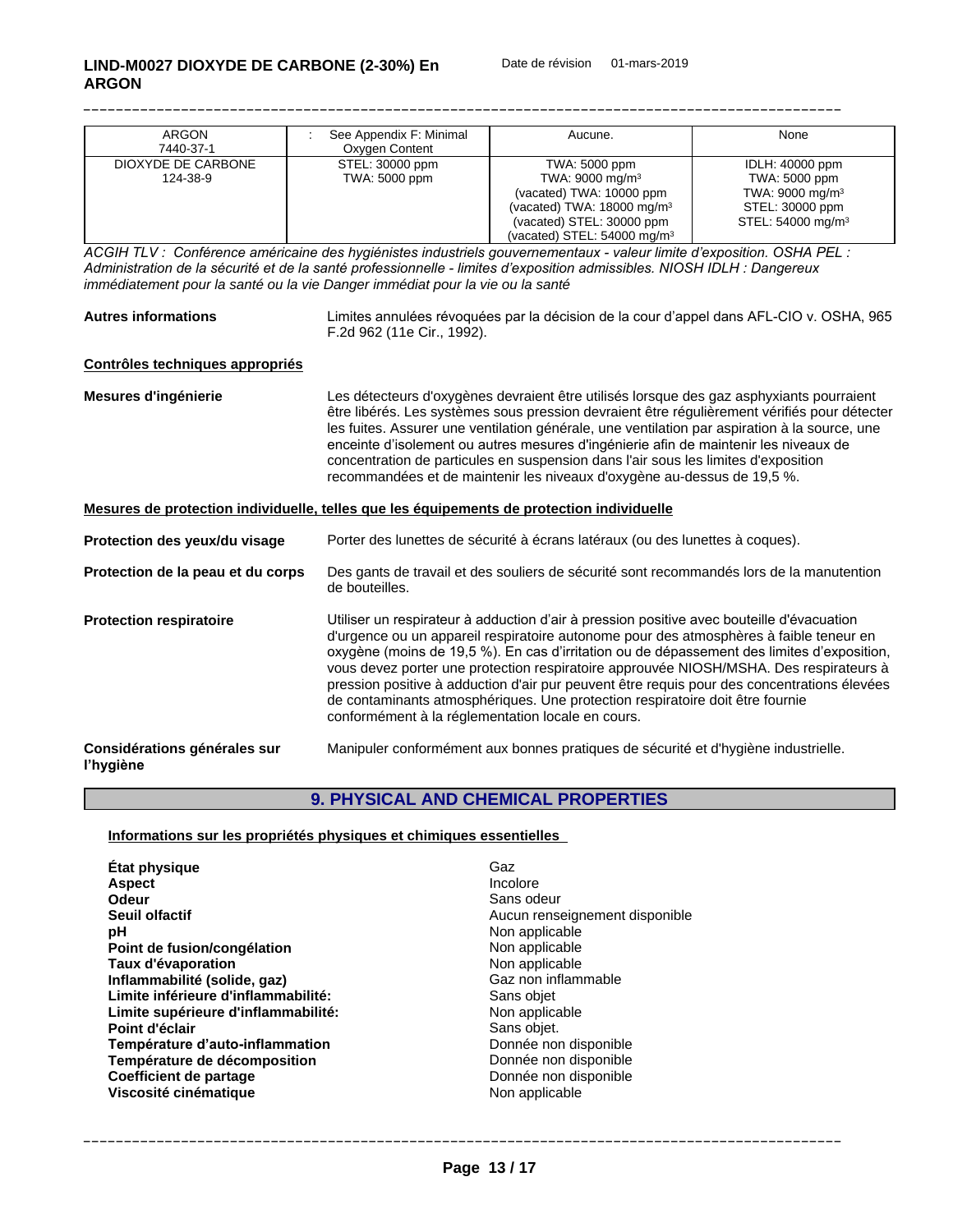| Nom chimique                 | <b>Masse</b><br>moléculaire | Point/gamme<br>d'ébullition | <b>Pression de</b><br>vapeur                   | Densité de<br>vapeur (air $=1$ ) | Densité du gaz<br>ka/m $^3$ à 20 °C | Température<br>critique |
|------------------------------|-----------------------------|-----------------------------|------------------------------------------------|----------------------------------|-------------------------------------|-------------------------|
| <b>ARGON</b>                 | 39.94                       | $-185.9 °C$                 | l Au-dessus de la l<br>température<br>critique | l.38                             | .65                                 | $-122.3 °C$             |
| DIOXYDE DE<br><b>CARBONE</b> | 44.01                       | -78.5 °C (Se<br>sublime)    | 57780 hPa @<br>$21.1^{\circ}$ C                | 1.522                            | .839                                | 31.1 °C                 |

## **10. STABILITÉ ET RÉACTIVITÉ**

#### **Réactivité**

Non réactif dans des conditions normales

#### **Stabilité chimique**

Stable dans des conditions normales.

| Données sur les risques d'explosion |         |  |
|-------------------------------------|---------|--|
| Sensibilité aux chocs               | Aucune. |  |
| Sensibilité aux décharges           | Aucune. |  |
| électrostatiques                    |         |  |

#### **Possibilité de réactions dangereuses**

Aucun dans des conditions normales de traitement.

#### **Conditions à éviter**

Il se forme de l'acide carbonique en présence d'humidité.

#### **Matières incompatibles**

Le dioxyde de carbone n'est pas compatible avec :. Certains métaux réactifs, des hydrures, du monoxyde de césium humide ou de la diamine de carbure d'acétylène de lithium peuvent s'enflammer. Le passage de dioxyde de carbone au-dessus d'un mélange de peroxyde de sodium et d'aluminium ou de magnésium peut se traduire par une explosion.

#### **Produits de décomposition dangereux**

Aucun à notre connaissance.

## **11. DONNÉES TOXICOLOGIQUES**

#### **Informations sur les voies d'exposition probables**

| <b>Inhalation</b>     | L'exposition prolongée continue à une concentration de 1 à 2 % de dioxyde de carbone (10<br>000 ppm à 20 000 ppm) a causé une acidose, une fatigue liée à l'insuffisance<br>corticosurrénale et d'autres stress métaboliques. La TLV de 5 000 ppm de l'ACGIH prévoit<br>une bonne marge de sécurité contre l'asphyxie et le stress métabolique à condition que des<br>niveaux d'oxygène suffisants soient maintenus dans l'air. Une activité physique accrue, la<br>durée d'exposition et une diminution de la teneur en oxygène peuvent modifier les effets<br>systémiques et respiratoires causés par une exposition au dioxyde de carbone.<br>Le produit est un asphyxiant simple. |
|-----------------------|---------------------------------------------------------------------------------------------------------------------------------------------------------------------------------------------------------------------------------------------------------------------------------------------------------------------------------------------------------------------------------------------------------------------------------------------------------------------------------------------------------------------------------------------------------------------------------------------------------------------------------------------------------------------------------------|
| Contact avec la peau  | Donnée non disponible                                                                                                                                                                                                                                                                                                                                                                                                                                                                                                                                                                                                                                                                 |
| Contact avec les yeux | Donnée non disponible                                                                                                                                                                                                                                                                                                                                                                                                                                                                                                                                                                                                                                                                 |
| Ingestion             | Voie d'exposition peu probable.                                                                                                                                                                                                                                                                                                                                                                                                                                                                                                                                                                                                                                                       |

## **Informations sur les effets toxicologiques**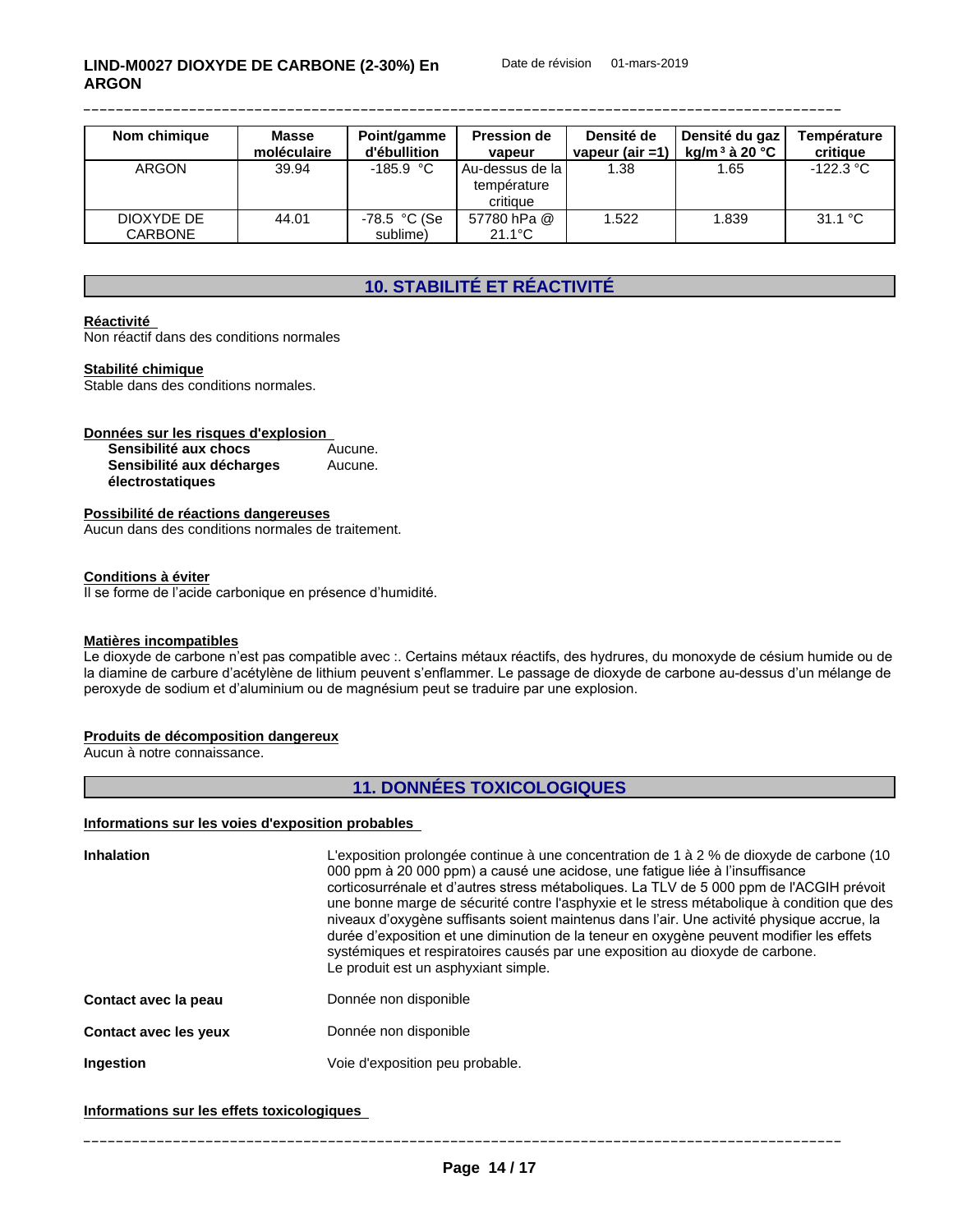| Non répertorié.                                                                                                         |
|-------------------------------------------------------------------------------------------------------------------------|
| Non répertorié.                                                                                                         |
| Non répertorié.                                                                                                         |
| Ce produit ne contient aucun agent cancérogène ou potentiellement cancérogène inscrit<br>par l'OSHA, le CIRC ou le NTP. |
| Non répertorié.                                                                                                         |
| Non répertorié.                                                                                                         |
| Non répertorié.                                                                                                         |
| Non répertorié.                                                                                                         |
| Aucun à notre connaissance.                                                                                             |
| Système vasculaire central (SVC). Appareil respiratoire.                                                                |
| Non applicable.                                                                                                         |
|                                                                                                                         |

#### **Mesures numériques de la toxicité**

| Nom chimique                     | DL50 par voie orale | DL50 par voie cutanée          | CL50 par inhalation | <b>Inhalation LC50</b><br>$(CGA P-20)$ |
|----------------------------------|---------------------|--------------------------------|---------------------|----------------------------------------|
| DIOXYDE DE CARBONE<br>  124-38-9 |                     |                                | 47,000 ppm (Rat)    |                                        |
| Informations sur le produit      |                     |                                |                     |                                        |
| DL50 par voie orale              |                     | Aucun renseignement disponible |                     |                                        |
| DL50 par voie cutanée            |                     | Aucun renseignement disponible |                     |                                        |

**CL50 par inhalation** Aucun renseignement disponible

## **12. DONNÉES ÉCOLOGIQUES**

#### **Écotoxicité**

Aucune toxicité aquatique aiguë connue.

#### **Persistance et dégradabilité**

Non applicable.

## **Bioaccumulation**

Aucun renseignement disponible.

#### **Potentiel de réchauffement de la planète (PRP)** 1 (Carbon Dioxide)

## **13.CONSIDÉRATIONSRELATIVESÀL'ÉLIMINATION**

#### **Méthodes de traitement des déchets**

**Élimination des déchets** Ne pas tenter d'éliminer les résidus ou les quantités inutilisées. Retourner à Messer, dans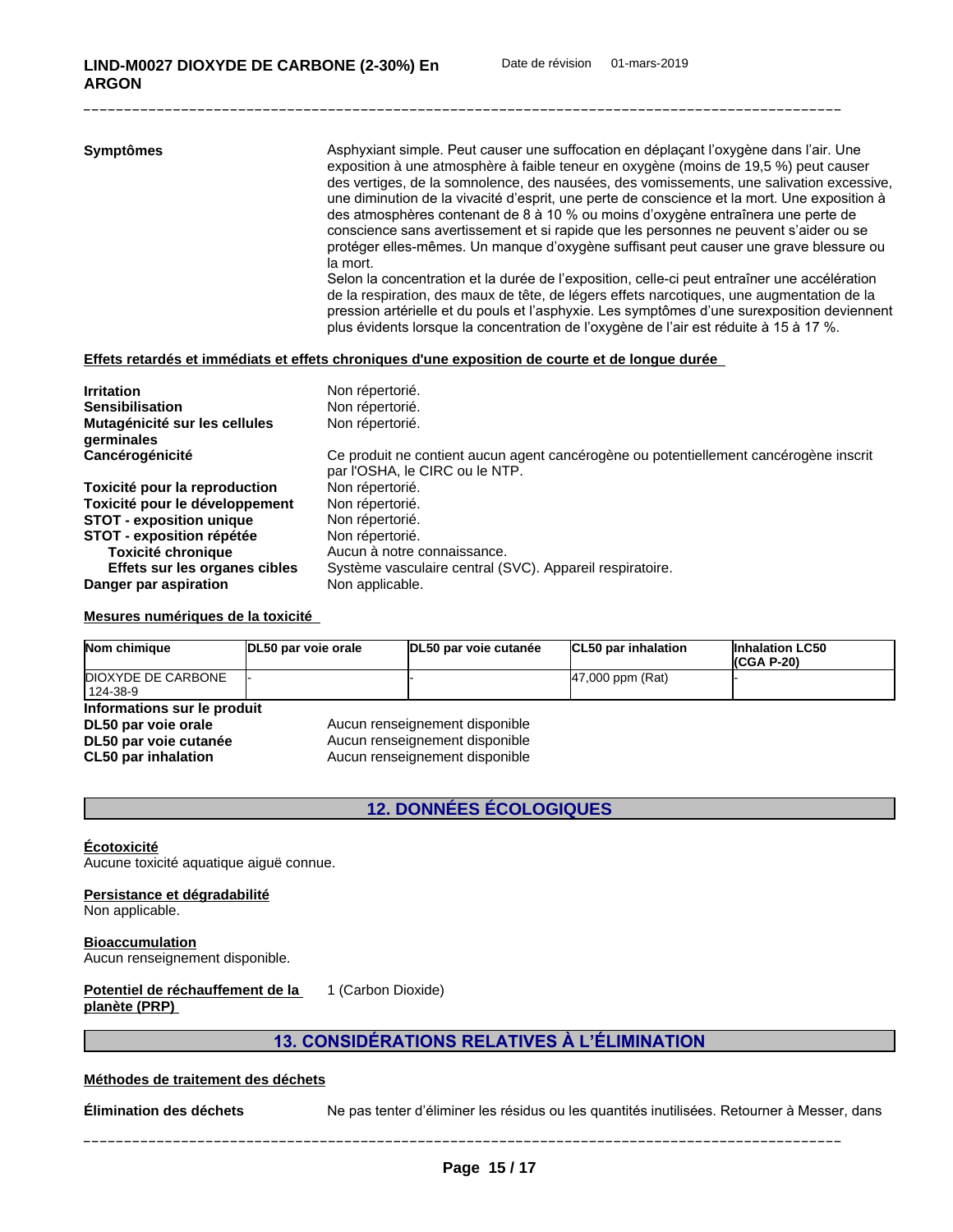le contenant d'expédition CORRECTEMENT ÉTIQUETÉ, AVEC TOUS LES BOUCHONS DE SORTIE DU ROBINET ET PROTECTEURS DE ROBINET EN PLACE, pour une élimination adéquate.

## **14. INFORMATIONS RELATIVES AU TRANSPORT**

#### **TMD**

| <b>N° ID/ONU</b>          | UN1956               |
|---------------------------|----------------------|
| Nom officiel d'expédition | Gaz comprimé, n.s.a. |
| Classe de danger          | 2.2                  |

#### **IATA**

| UN1956               |
|----------------------|
| Gaz comprimé, n.s.a. |
| 2.2                  |
| -2L                  |
|                      |

#### **IMDG**

| ◡                          |                      |
|----------------------------|----------------------|
| N° ID/ONU                  | UN1956               |
| Nom officiel d'expédition  | Gaz comprimé, n.s.a. |
| Classe de danger           | 2.2                  |
| $EmS-N^{\circ}$            | $F-C. S-V$           |
| Dispositions particulières | 274                  |
|                            |                      |

#### **15. INFORMATIONS SUR LE RÉGLEMENTATION**

| Inventaires internationaux |                      |
|----------------------------|----------------------|
| <b>TSCA</b>                | Est conforme à (aux) |
| <b>LIS/LES</b>             | Est conforme à (aux) |
| <b>EINECS/ELINCS</b>       | Est conforme à (aux) |

#### **Légende :**

**TSCA** - États-Unis - Article 8 (b) de l'inventaire TSCA (loi réglementant les substances toxiques)

LIS/LES - liste intérieure des substances/liste extérieure des substances pour le Canada

**EINECS/ELINCS** - Inventaire européen des substances chimiques commercialisées existantes /Liste européenne des substances chimiques modifiées

#### **16. AUTRES INFORMATIONS**

## **Note :** Les classes sont assignées conformément aux directives de la Compressed Gas Association (CGA) telles que publiées dans la brochure P-19-2019 de la CGA, « CGA Recommended Hazard Ratings for Compressed Gases » (Classes de danger recommandées par la CGA pour les gaz comprimés), 4e édition. Date de révision de la partie de révision de la partie de la partie de la partie de la partie de la partie de<br>District de la partie de la partie de la partie de la partie de la partie de la partie de la partie de la part Sections de la FS mises à jour; 1 **NFPA Risques pour la santé** 0**Inflammabilité** 0 **Instabilité** 0 **Propriétés physiques et chimiques** Asphyxiant simple

LIND-M00027

#### **Avis de non-responsabilité**